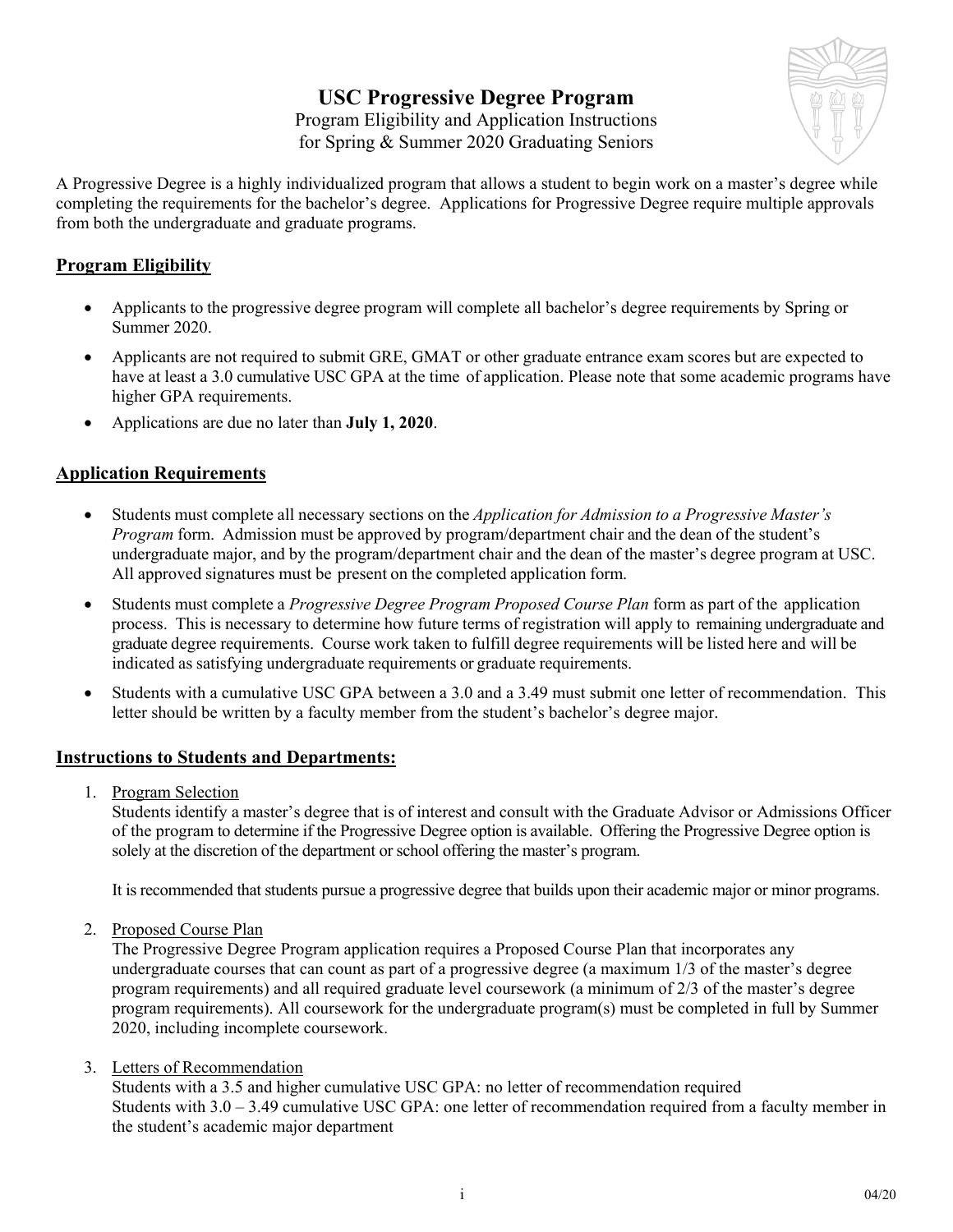#### 4. Undergraduate Approvals

The Application for Admission to Progressive Master's Program form and the Proposed Course Plan form each require signed approval from:

- a. The student's current undergraduate department chair
- b. The student's current undergraduate program dean

#### 5. Graduate Approvals

The Application for Admission to Progressive Master's Program form and the Proposed Course Plan form each require signed approval from:

- a. The student's proposed master's program department chair
- b. The student's proposed master's program dean
- 6. Application Submission

Students should submit their complete application to the office of the master's program in which they hope to enroll. If final approval is granted by the master's program, the graduate program department will submit a copy of the approved Application for Admission and Proposed Course Plan to the Degree Progress department for final review, opening of the Program of Study on the student's record, and designation as a Progressive Master's student.

If the graduate program department determines not to admit the student to their program, the department will be responsible for communicating that decision to the student and retaining the application for their own records. Denied applications should not be forwarded to Degree Progress.

#### 7. Recorded on USC Record (if admitted)

The Master's department should forward the approved Application for Admission and Proposed Course Plan to: [degreeprogress@usc.edu](mailto:degreeprogress@usc.edu)

Degree Progress will retain a copy of the Proposed Course Plan and the Application for Admission through graduation, and the student's master's program should retain the original application in the student's file.

8. Course Plan Changes

If the student's course plan needs to be changed at any point during the Progressive Degree Program, an updated Proposed Course Plan must be submitted to Degree Progress with all appropriate signatures. Updates to the STARS report cannot be completed without an approved revised course plan.

#### **Program Requirements**

- 1. Progressive degree program students must fulfill all specified degree requirements for both the bachelor's degree and the master's degree. The total number of units for the master's degree, however, may be reduced by a maximum of 1/3. A minimum of 2/3 of the units required for the master's degree must be at or above the 500 level.
- 2. Progressive degree students who have completed a bachelor's degree are considered graduate level for financial aid and tuition purposes. While classified as graduate students, progressive degree students are assessed the graduate tuition rate, and their enrollment status and financial aid eligibility are determined by graduate standards. Graduate students are not eligible for federal, state, or university need-based grants. Graduate level progressive degree students should expect to be eligible for graduate level financial aid funding (primarily loans) only. Graduate students are eligible to borrow Direct Unsubsidized Loans, up to the maximum yearly amounts established for graduate students, and Direct Graduate PLUS Loans.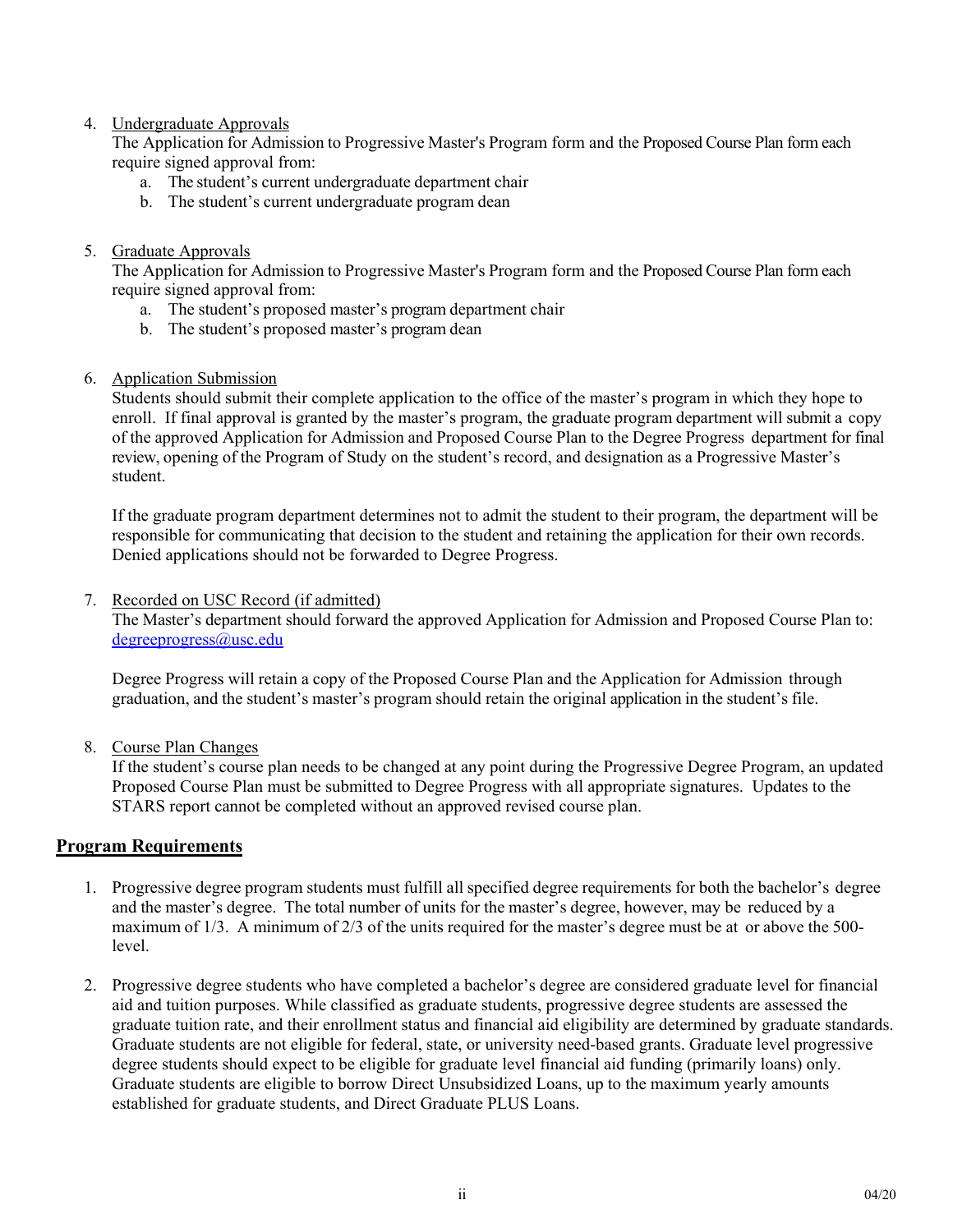- 3. Progressive degree program students will be subject to undergraduate academic progress standards while in undergraduate status and master's academic progress standards while in graduate status.
- 4. The bachelor's degree must be awarded by August 2020. The master's degree will not be awarded before the undergraduate degree.
- 5. The time limit for completing both the undergraduate and graduate requirements in a progressive degree program is 12 semesters (6 years).
- 6. Students may complete only one master's degree as part of the progressive degree program.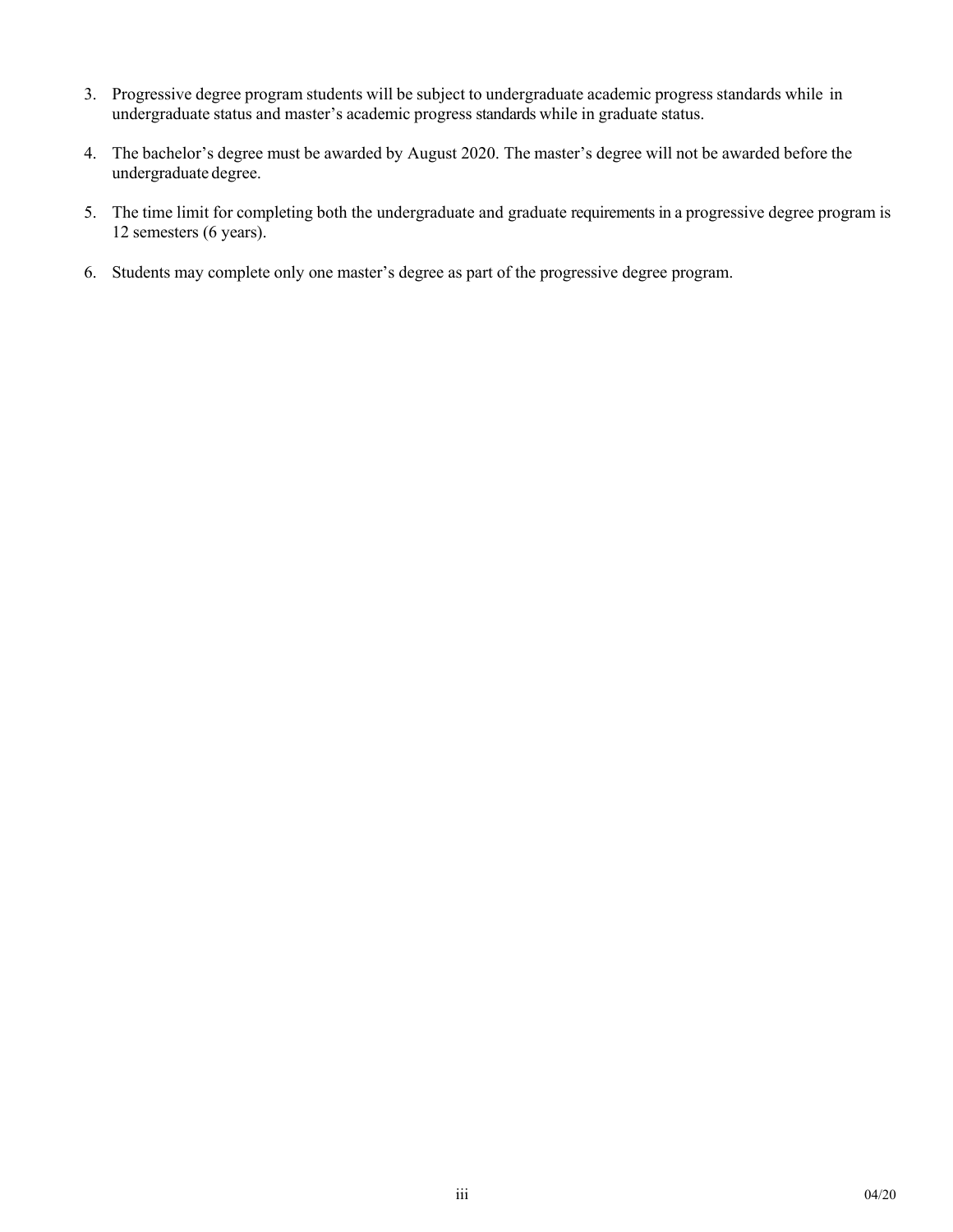## **USC Progressive Degree Program** Application for Admission to Progressive Master's Program for Spring & Summer 2020 Graduating Seniors



*Submit this application to the graduate department to which you are applying with the following: 1) Proposed Course Plan; 2) One letter of recommendation (if cumulative USC GPA is 3.0-3.49); and 3) a current USC STARS report. Check with the department for additional requirements. Failure to comply with these instructions will delay processing of your application.*

|                                                 |                 | To be completed by the Student                                                                                                                        |                                          |                                                                                                                                                                                                                                |
|-------------------------------------------------|-----------------|-------------------------------------------------------------------------------------------------------------------------------------------------------|------------------------------------------|--------------------------------------------------------------------------------------------------------------------------------------------------------------------------------------------------------------------------------|
|                                                 |                 |                                                                                                                                                       |                                          |                                                                                                                                                                                                                                |
| Printed name of student (Last)                  |                 | (First)                                                                                                                                               |                                          | (Middle)                                                                                                                                                                                                                       |
| <b>USC ID Number</b>                            |                 | Email address                                                                                                                                         |                                          | Phone Number                                                                                                                                                                                                                   |
| <b>USC GPA</b>                                  | Units Completed | Current Major/Minor                                                                                                                                   |                                          |                                                                                                                                                                                                                                |
|                                                 |                 | <b>Proposed Master's Program</b>                                                                                                                      |                                          |                                                                                                                                                                                                                                |
| Degree: $\blacksquare$ M.A.                     | $\Box$ M.S.     | $\Box$ Other                                                                                                                                          | Proposed Admit Semester/Year: Fall 2020  |                                                                                                                                                                                                                                |
|                                                 |                 |                                                                                                                                                       |                                          |                                                                                                                                                                                                                                |
| the respective departments/schools.             |                 | I hereby apply for admission to the Progressive Master's Degree. My Proposed Course Plan is attached and has been approved by the Chairs and Deans of |                                          |                                                                                                                                                                                                                                |
|                                                 |                 |                                                                                                                                                       |                                          | Date: the contract of the contract of the contract of the contract of the contract of the contract of the contract of the contract of the contract of the contract of the contract of the contract of the contract of the cont |
|                                                 |                 | To be completed by the Undergraduate Program                                                                                                          |                                          |                                                                                                                                                                                                                                |
| Major Department/School                         |                 |                                                                                                                                                       | $\Box$ Recommended                       | $\Box$ Not Recommended                                                                                                                                                                                                         |
|                                                 |                 |                                                                                                                                                       | Admission to Progressive Master's Degree |                                                                                                                                                                                                                                |
| Dean's Signature                                |                 | Printed Name                                                                                                                                          |                                          | Date                                                                                                                                                                                                                           |
|                                                 |                 |                                                                                                                                                       | $\Box$ Recommended                       | $\Box$ Not Recommended                                                                                                                                                                                                         |
| Second Major Department/School (if applicable)  |                 |                                                                                                                                                       | Admission to Progressive Master's Degree |                                                                                                                                                                                                                                |
| Second Major Dean's Signature                   |                 | <b>Printed Name</b>                                                                                                                                   |                                          | Date                                                                                                                                                                                                                           |
|                                                 |                 | To be completed by the Master's Program                                                                                                               |                                          |                                                                                                                                                                                                                                |
| $\Box$ Approved to Begin (Semester/Year) $\Box$ |                 | $\Box$ Denied                                                                                                                                         | Date of Approval/Denial                  |                                                                                                                                                                                                                                |
|                                                 |                 | Master's Program Name: ______________                                                                                                                 |                                          |                                                                                                                                                                                                                                |
|                                                 |                 | The Proposed Course Plan has been approved and a copy is on file in the student's master's program department.                                        |                                          |                                                                                                                                                                                                                                |
| Master's Program Chair's Signature              |                 | Printed Name                                                                                                                                          |                                          | Date                                                                                                                                                                                                                           |
| Master's Program Dean's Signature               |                 | Printed Name                                                                                                                                          |                                          | Date                                                                                                                                                                                                                           |

**The department should forward the approved Application for Admission and Proposed Course Plan to: [degreeprogress@usc.edu](mailto:degreeprogress@usc.edu)**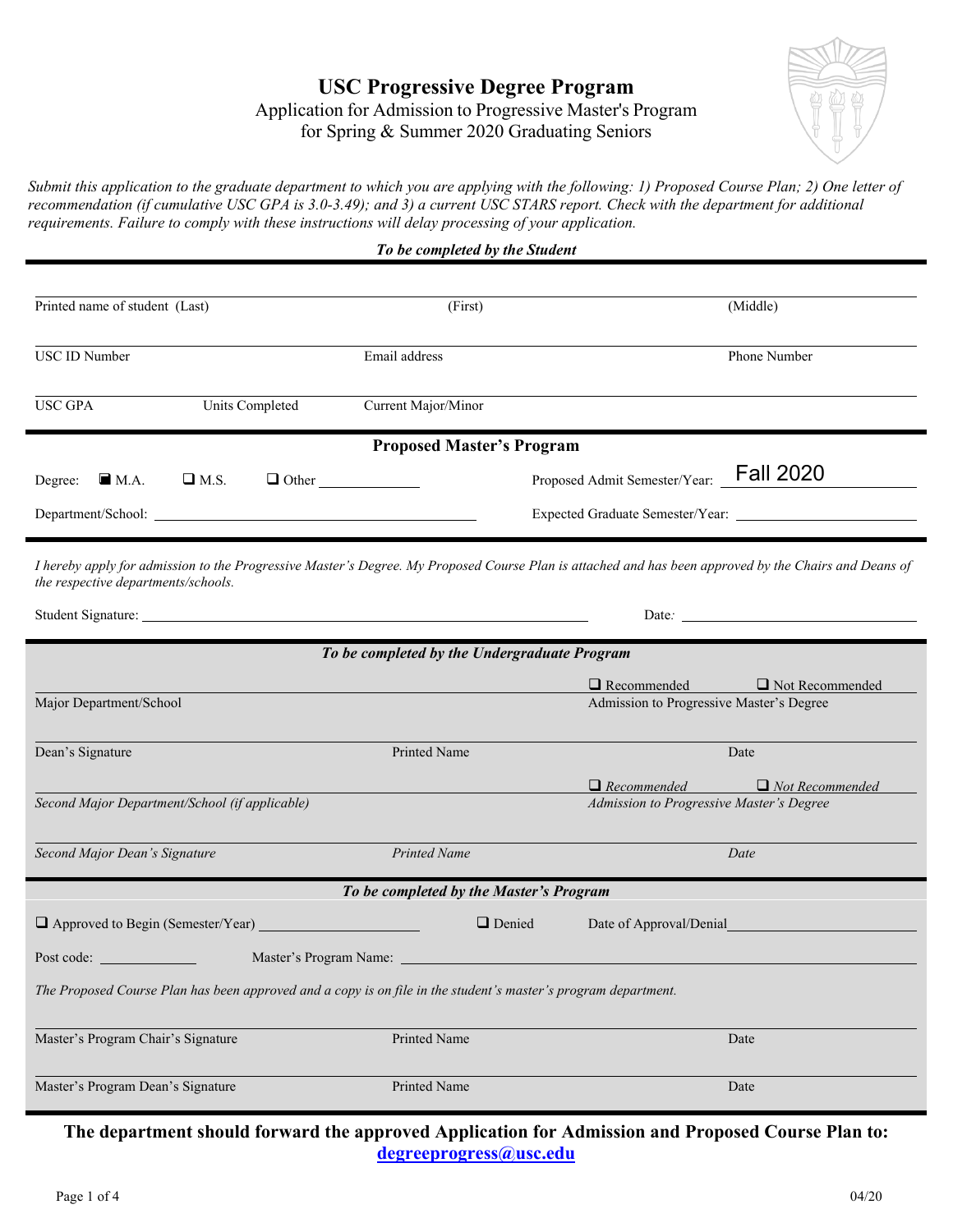

## **USC Progressive Degree Program**

## Proposed Course Plan for Spring & Summer 2020 Graduating Seniors

*Enter all remaining requirements for the bachelor's degree and all master's degree requirements chosen in consultation with the graduate advisor. This information will be used to create your master's program STARS report if your application is accepted. In addition to the master's courses identified on the course plan, all other requirements for Master's degree completion must be satisfied/waived on the STARS report.*

| Printed name of student (Last) | (First)          | (Middle)     |  |
|--------------------------------|------------------|--------------|--|
| <b>USC ID Number</b>           | Email address    | Phone Number |  |
| Bachelor's Program             | Master's Program |              |  |

 $\square$  This is the original course plan submitted with the program application  $\square$  This is a REVISED course plan for an existing approved program

- List courses and units to be taken to fulfill degree requirements. *Exact* courses must be listed for each master's program requirement. • For original and revised course plans, begin with the completed undergraduate coursework which will apply to the master's program requirements. No more than 1/3 of master's program requirements may be met with undergraduate coursework.
- Check "UG" for courses to be taken to fulfill bachelor's requirements; check "GR" for courses to be taken for the master's degree. **Only ONE box (UG or GR) should be checked for each course.**

| Undergraduate<br>Coursework | <b>Semester</b><br>Completed | Year<br>Completed | Dept / Course # | <b>Course Title</b> | Units       |
|-----------------------------|------------------------------|-------------------|-----------------|---------------------|-------------|
|                             |                              |                   |                 |                     |             |
|                             |                              |                   |                 |                     |             |
|                             |                              |                   |                 |                     |             |
|                             |                              |                   |                 |                     |             |
|                             |                              |                   |                 |                     |             |
|                             |                              |                   |                 |                     |             |
|                             |                              |                   |                 |                     |             |
|                             |                              |                   |                 | <b>Total Units</b>  | $\mathbf 0$ |
| Semester/Year               | Dept / Course #              |                   |                 | <b>Course Title</b> | Units       |
|                             |                              |                   |                 |                     |             |
|                             |                              |                   |                 |                     |             |
|                             |                              |                   |                 |                     |             |
|                             |                              |                   |                 |                     |             |
|                             |                              |                   |                 |                     |             |
|                             |                              |                   |                 | <b>Total Units</b>  | $\mathbf 0$ |
| Semester/Year               | Dept / Course #              |                   |                 | <b>Course Title</b> | Units       |
|                             |                              |                   |                 |                     |             |
|                             |                              |                   |                 |                     |             |
|                             |                              |                   |                 |                     |             |
|                             |                              |                   |                 |                     |             |
|                             |                              |                   |                 | <b>Total Units</b>  | $\mathbf 0$ |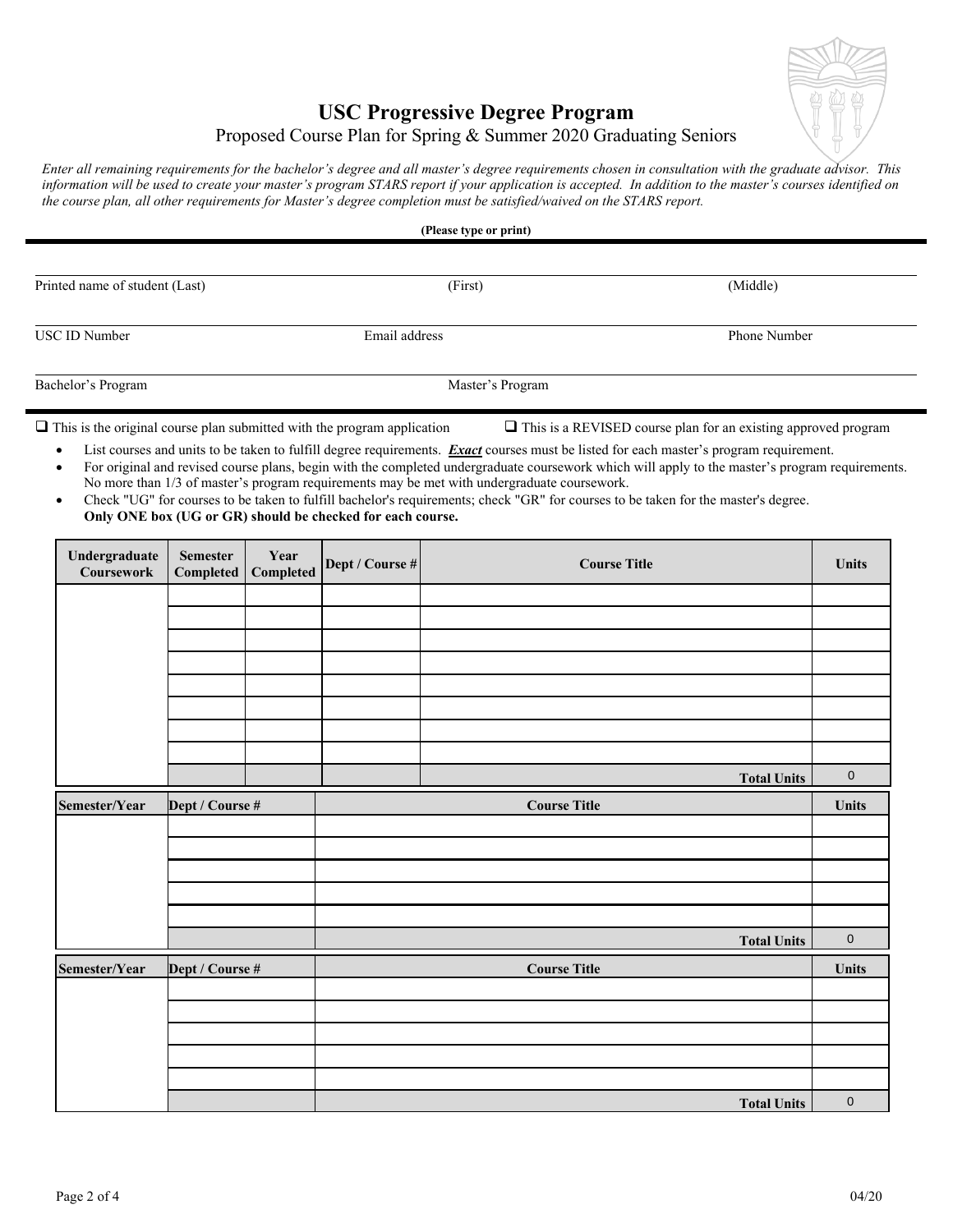| Semester/Year | Dept / Course # | <b>Course Title</b> | <b>Units</b> |
|---------------|-----------------|---------------------|--------------|
|               |                 |                     |              |
|               |                 |                     |              |
|               |                 |                     |              |
|               |                 |                     |              |
|               |                 |                     |              |
|               |                 | <b>Total Units</b>  |              |

| Semester/Year | Dept / Course # | <b>Course Title</b> | <b>Units</b> |
|---------------|-----------------|---------------------|--------------|
|               |                 |                     |              |
|               |                 |                     |              |
|               |                 |                     |              |
|               |                 |                     |              |
|               |                 |                     |              |
|               |                 | <b>Total Units</b>  |              |

Total units *required* for the master's program:

Total units *to be completed* in the master's program:

**The Proposed Course Plan must be approved by the student, and by the Chairs and Deans of** *both* **the Undergraduate and Master's Departments**

First term of undergraduate college enrollment: \_\_\_\_\_\_\_\_\_\_\_\_\_\_\_\_\_\_\_\_\_\_\_\_\_\_\_\_\_\_\_\_\_

Total semesters of registration after bachelor's completion:

| <b>Course Plan Approval</b>                |                                              |      |  |  |
|--------------------------------------------|----------------------------------------------|------|--|--|
| Student's Signature                        |                                              | Date |  |  |
|                                            | To be completed by the Undergraduate Program |      |  |  |
|                                            |                                              |      |  |  |
| Undergraduate Department Chair's Signature | Printed Name                                 | Date |  |  |
| Undergraduate Department Dean's Signature  | Printed Name                                 | Date |  |  |
| To be completed by the Master's Program    |                                              |      |  |  |
| Master's Program Chair's Signature         | Printed Name                                 | Date |  |  |
|                                            |                                              |      |  |  |
| Master's Program Dean's Signature          | Printed Name                                 | Date |  |  |